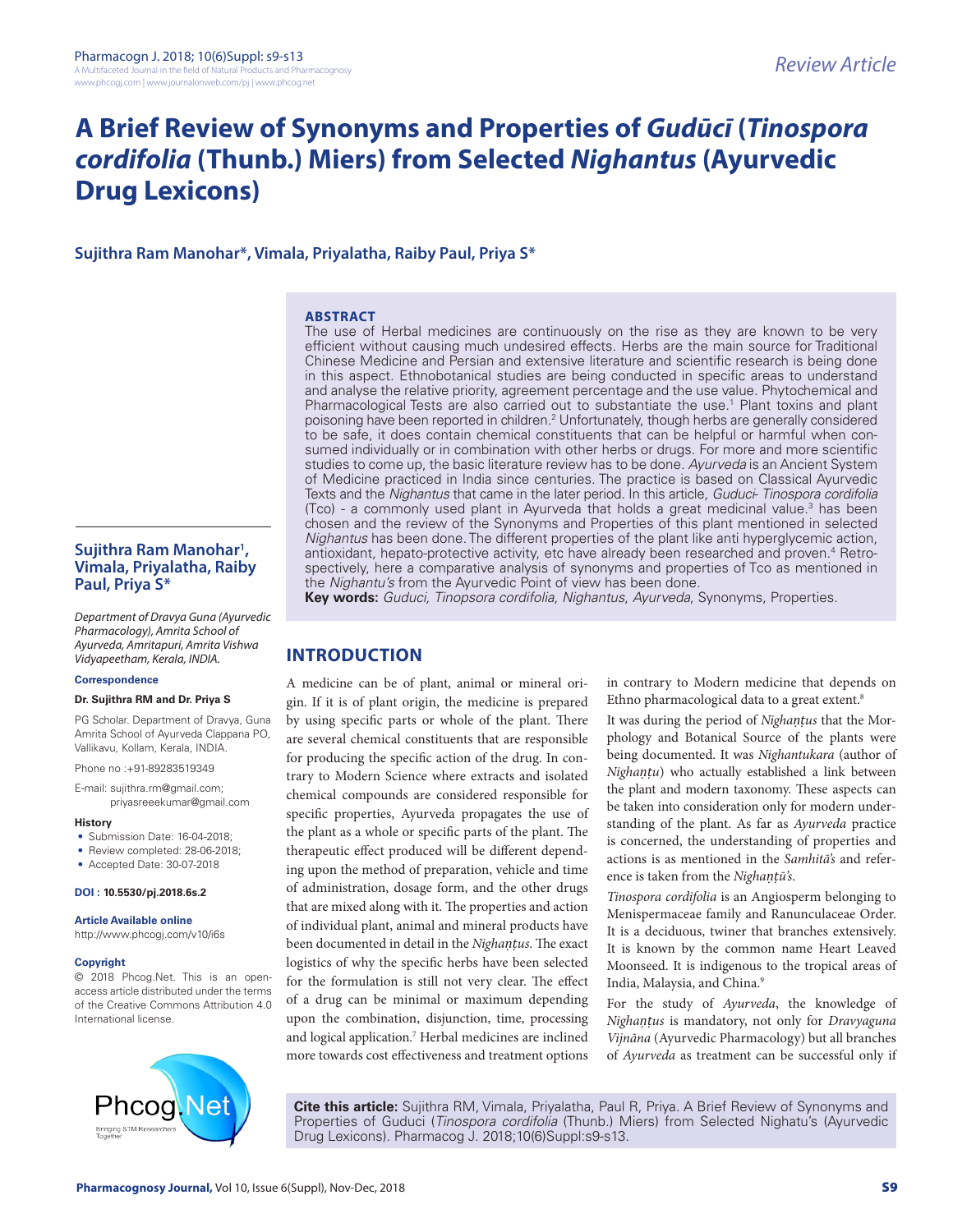the drugs are used appropriately. And this is possible only if the basic knowledge of the drugs and their properties are known. But unfortunately, there is not much importance given to studying *Nighantus* now. *Nighaṇṭus* are just used like a reference book for drugs that chalk out the complete details pertaining to the specific plant.

## **MATERIALS AND METHODS**

The term *Guduci* itself means '*gudati rakshati rakshebhyah iti*' – that which gives protection against diseases. It also is called as '*sarvaushadha vyaptidosha*' – universal application can be implied to the meaning. Moreover, it is an ingredient of innumerable formulations mentioned in *Samhitās* (Classical *Ayurvedic* Texts). The Pharmacognosy aspect of the plant has been considerably worked upon.<sup>5</sup> It is easily available and the therapeutic effect of the plant in different pathological conditions has been researched already.6 Five prominant *Nighaṇṭus*- one each from a specific time period was chosen, the synonyms and properties mentioned were tabulated and compared to understand the similarity and difference. The basonym holds no confusion as the name is specifically meant for Tco. At present, there are several documented species of *Guduci*, but ideally *Guduci* is considered as *Tinospora cordifolia*.

## Dhanvantari *Nighantu<sup>10</sup>* (DN) (10th - 13<sup>th</sup> Cent. A.D.)

The *Nighaṇṭu* begins by offering salutations to *Lord Dhanvantari* (Presiding deity of Ayurveda). In this *Nighaṇṭu*, *Guduci* has been described under *Guducyadi Varga*. The synonyms mentioned are *amrtavalli, chinna chinnaruha, chinnodbhava, amrtalata, dhara, vatsadani, somavalli, kundali, cakralaksana, nagakumari, cchinnangi, jvaranasini, jivanti, madhuparni, tantrika, devanirmita, vayahstha, mandali, saumya visalya, amrtasambhava, pindamrta, bahucchinna, kandarohini, rasayani, mrttika, candrahasa, bhisagjita, kanya, kandodbhava kanda, amrtakandaguducika*. The *svarasa* (essence) is said to be *tikta* (bitter) and *kasaya* (astringent), is *guru* (heavy), and is very effective in alleviating the three *dosa's* (factors controlling the health of the mind and body) and gives relief from diseases like *jantu* (worm manifestation), *raktarsa* (bleeding piles), *kustha* (skin diseases), and *jvara* (fever). The *kanda* (bulbous root) is said to be *katu*, *usna* (hot in potency), and *sannipataha* (collectively alleviates three *dosas*). It mitigates *visa* (poison), *bhuta* (infliction by spirits), *vali* (wrinkles) and *palita* (premature greying). The plant as such is said to be *ayusya* (bestows life), *medhya* (promotes intellect), *sangrahini* and *balya* (is strengthening). It is effective in diseases like *jvara*, *trt* (thirst), *pandu* (anemia), *vatasrk* (Inflammatory Diseases), *kandu* (itching), *visarpa* (skin diseases), *chardi* (vomiting) and *meha* (diabetes). It is *tridosahara*, and *pittamedovisosini* (alleviates pitta and *medas*). Specific *anupanas* (after drinks) are mentioned for attaining specific targets. For managing *vata - ghrta* (ghee), for *pitta- guda* (Jaggery), for *kapha- sita* (sugar), is the best vehicle. For *vatarakta*- *rubutaila* (castor oil), and for *amavata* (Inflammatory Diseases)- *sunthi* (ginger) is considered to be the best vehicle.

#### *Madanapala Nighantu*11 (MP) (14th Cent. A.D.)

*Guduci* has been mentioned in *Abhayadi Varga*. The synonyms mentioned are *kundali, chinna*, *vayastha, amrtavallari, chinnodbhava, chinnaruha, amrta, jvaravinasini, vatsadani, candrahasa*, *jivanti* and *cakralaksana*. The properties are it is *katu*, *laghu* (light), *kasaya*, *usna*, and *svadupaka* (of sweet taste post digestion). It is *rasayani* (rejuvenative), *sangrahini* and *balya*. It is very effective in diseases like *kamala* (jaundice), *kustha*, *jvara* and *krmi*. The *anupanas* mentioned specifically for different conditions are exactly the same as mentioned in *Dhanvantari Nighaṇṭu*.

## *Kaiyyadeva Nighantu*12 (KN) (Pathyapathya Vibodhaka)  $(15<sup>th</sup> Cent. A.D.)$

In this *Nighaṇṭu*, *Guduci* is described under *Osadhi Varga*. The synonyms mentioned are *kundali*, *soma, chinna, chinnodbhava, amrta, madhuparna, chinnaruha, vayahstha, cakralaksani, candrahasa*, *amrtalata, dhara, vatsadani, vara, pindamrta, satirupa vicchinna*, and *kandarohini*. The properties mentioned are that it has *kasaya tikta katu rasa, svadu paka, laghu*, and *usna* in nature. It is *hrdya* (pleasant/good for heart), *balya*, *vahnikrt* (stimulates digestive fire) and *tridosa hara*. It is very effective in *kustha, krmi*, *chardi*, *daha* (burning sensation), *vatasrk, pandu, jvara, kamala, meha, trsna*, and *kasa* (cough). Apart from this it is *vayasah sthapanam* (maintains youth) and *medhyajananam* (imparts intellect).

## *Bhavaprakasa Nighantu*13 (BP) (16th Cent. A.D.)

This *Nighaṇṭu* is one of the most referred and studied book in the modern period. The text stands aloof that it has added a lot of new drugs significant to the modern era. *Guduci* is mentioned in *Guducyadi varga* and the synonyms mentioned in this *Nighaṇṭu* are *madhuparni, amrta, amrtavallari*, *chinna, chinnaruha, chinnodbhava, vatsadani, jivanti, tantrika, soma, somavalli, kundali, cakralaksanika, dhira, visalya, rasayani, candrahasa, vayastha, mandali, devanirmita*. *Guduci* is *katu (hot) tikta kasaya rasa, svadu paka, usna* and *laghu* in nature. It is *balya*, *rasayani* and *sangrahini* in action. The plant is highly effective in *trd, daha, meha, kasa, pandu, kamala, kustha, vatasrk, jvara, krmi*, *vami, prameha (*diabetes*), svasa (*dysponea*), kasa, arsah (*piles*), krcchra (*dysuria) and *hrdroga*  (cardiac complaints). It pacifies the three *dosa's* and also *ama* (undigested food residue*)*. *Guduci* has been explained under *Saka varga.* 

### Raja Nighantu (Abhidhana Cudamani)14 (RN) (17th Cent. A.D.)

The author of this book is Narhari Pandit and is considered to be an important work as he tried to raise *Dravya Guna Vijnana* as an *Astanga* of *Ayurveda*. New concepts and ideas were incorporated for the first time in *Raja Nighaṇṭu*. *Guduci* is included in *Guducyadi Varga* and the synonyms mentioned are *amrtavalli, amrta, jvararih, syama, vara, surakrta, madhuparnika, chinnodbhava, amrtalata, rasayani, chinna, somalatika, amrtasambhava, vatsadani, chinnaruha, visalya, bhisakpriya, kundalini, vayastha, jivantika, nagakumarika, syacchadmika*, and *candrahasa* . It is *tikta kasaya rasa, guru* and *usna* in nature. It is very effective in diseases like *jvara, daha, arti (pain), trsna, vami, raktavata* (Inflammatory Diseases)*, prameha, pandu*, and *bhrama* (giddiness). Another variety of *Guduci* and its specific properties are also mentioned.

## **RESULTS AND DISCUSSION**

Though contemporary medicine is definitely in high demand, the world wide usage of herbal drugs are very large.<sup>8</sup> Prescribing the right drug for the specific disease is the key to successful practice of a Clinician. In Ayurveda, herbs form a great proportion of the medicinal combinations mentioned in the Classical *Ayurvedic* Texts. And the key to the drugs mentioned in the *Samhitas* lies in the *Nighaṇṭus*. Here the comparison done between the five prominent *Nighaṇṭus* belonging to different time periods, helps us in understanding the variation in the thought process and also the applications. Seven Synonyms like *chinna, chinnaruha, chinnodbhava, candrahasa, kundali, vatsadani* and *vayastha* are common in all the *Nighaṇṭus*. Synonyms like *amrta, jivanti, madhuparṇi,* and *amṛtavalli*, are mentioned in all but one *Nighaṇṭu*. *Amṛtakanda, chinnangi, guducika, kandodbhava kanda, kanya, mrttika* and *saumya* are mentioned only in DN. Synonyms mentioned in MP are common in other *Nighaṇṭus*. Synonyms like *satirupa*, and *vicchinna* are specifically mentioned only in KN. BP mentions synonyms common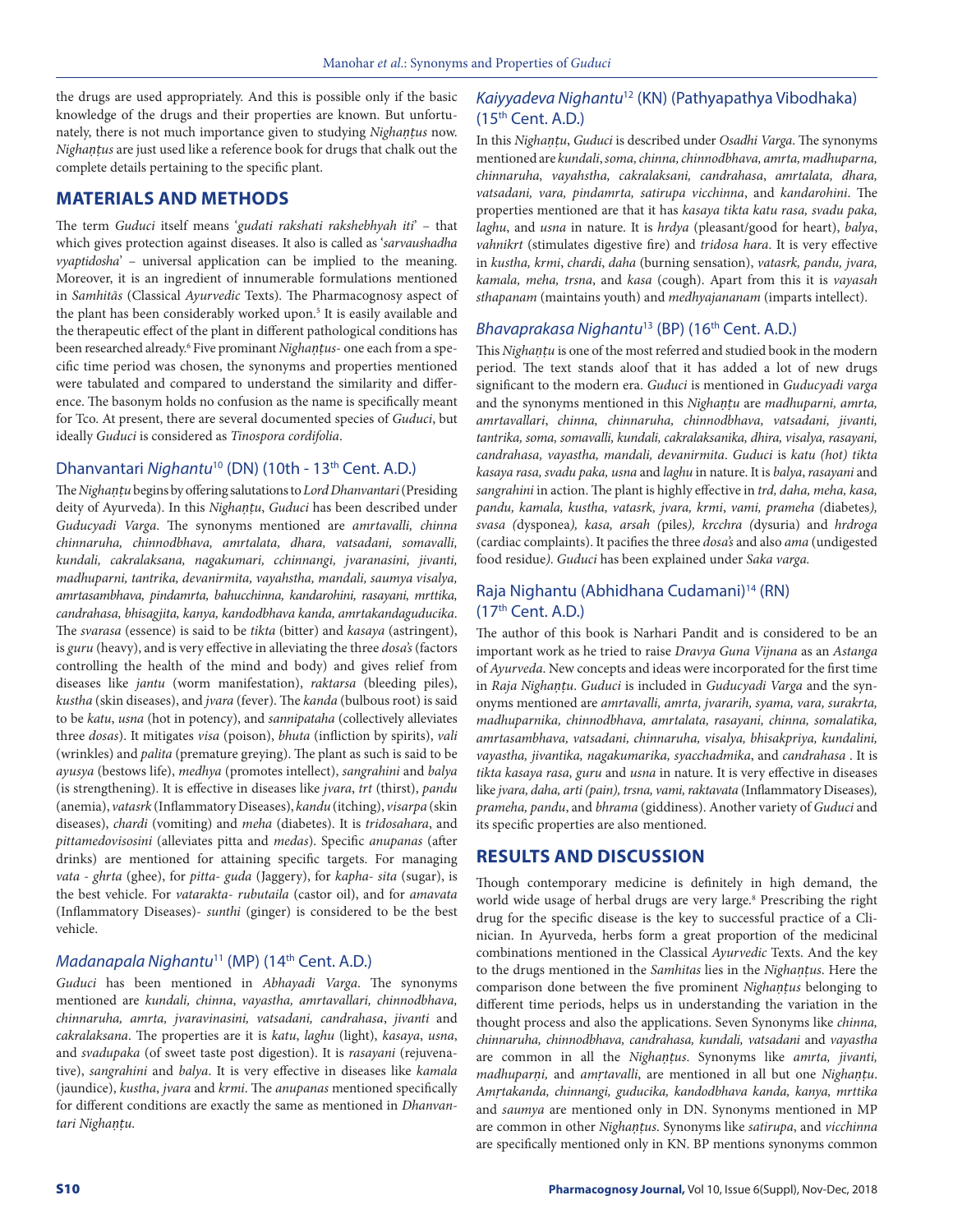| <b>Dhanvantari Nighantu</b> | Madanapāla Nighanțu | Kaiyyadeva Nighantu | Bhāvaprakāśa<br>Nighantu | Rāja Nighantu      |
|-----------------------------|---------------------|---------------------|--------------------------|--------------------|
| 33                          | 12                  | 18                  | 20                       | 23                 |
| amrtakanda (Mo)             | amrtā (Mi)          | amrtā (Mi)          | amrtā (Mi)               | amrtā (Mi)         |
| amrtalatā (Mo)              |                     | amrtalatā (Mo)      |                          | amrtalatā (Mo)     |
| amrtasambhavā (Mi)          |                     |                     |                          | amrtasambhavā (Mi) |
| amrtavallī (Mo)             | amrtavallarī (Mo)   |                     | amrtavallarī (Mo)        | amrtavalli (Mo)    |
| bahucchinnā (Mo)            |                     |                     |                          |                    |
| bhisagjitā (Mi)             |                     |                     |                          | bhisakpriyā (Mi)   |
|                             |                     |                     |                          | chadmikā           |
| cakralaksanā (Mo)           | cakralakṣaṇā (Mo)   | cakralakṣaṇī (Mo)   | cakralaksanikā (Mo)      |                    |
| candrahāsā (Mo)             | candrahāsā (Mo)     | candrahāsā (Mo)     | candrahāsā (Mo)          | candrahāsā (Mo)    |
| cchinnāngī (Mo)             |                     |                     |                          |                    |
| chinnā (Mo)                 | chinnā (Mo)         | chinnā (Mo)         | chinnā (Mo)              | chinnā (Mo)        |
| chinnaruhā (Mo)             | chinnaruhā (Mo)     | chinnaruhā (Mo)     | chinnaruhā (Mo)          | chinnaruhā (Mo)    |
| chinnodbhavā (Mo)           | chinnodbhavā (Mo)   | chinnodbhavā (Mo)   | chinnodbhavā (Mo)        | chinnodbhavā (Mo)  |
| devanirmitā (Mi)            |                     |                     | devanirmitā (Mi)         |                    |
| dhārā (A)                   |                     | dhārā (A)           | dhārā (A)                |                    |
| gudūcikā (A)                |                     |                     |                          |                    |
| jīvantī (A)                 | jīvantī (A)         |                     | jīvantī (A)              | jīvantikā (A)      |
| jvaranāśinī (A)             | jvaravināśinī (A)   |                     |                          | jvarārih (A)       |
| kandarohinī (Mo)            |                     | kandarohinī (Mo)    |                          |                    |
| kandodbhavā kandā'(Mo)      |                     |                     |                          |                    |
| kanyā (Mi)                  |                     |                     |                          |                    |
| kundalī (Mo)                | kundalī (Mo)        | kundalī (Mo)        | kundalī (Mo)             | kundalinī (Mo)     |
| madhuparnī (Mo)             |                     | madhuparnā (Mo)     | madhuparnī (Mo)          | madhuparnikā (Mo)  |
| mandalī (Mo)                |                     |                     | mandalī (Mo)             |                    |
| mrttikā                     |                     |                     |                          |                    |
| nāgakumārī                  |                     |                     |                          | nāgakumārikā       |
| pindāmrtā                   |                     | pindāmrtā           |                          |                    |
| rasāyanī (A)                |                     |                     | rasāyanī (A)             | rasāyanī (A)       |
|                             |                     | satīrūpā            |                          |                    |
| saumyā (P)                  |                     |                     |                          | somalatikā         |
| somavallī (P)               |                     |                     | somavallī (P)            |                    |
|                             |                     | somā (P)            | somā (P)                 |                    |
|                             |                     |                     |                          | surakrtā           |
|                             |                     |                     |                          | śyāmā              |
| tantrikā (Mo)               |                     |                     | tantrikā (Mo)            |                    |
| vatsādanī (Mi)              | vatsādanī (Mi)      | vatsādanī (Mi)      | vatsādanī (Mi)           | vatsādanī (Mi)     |
| vayahsthā (P)               | vayasthā (P)        | vayahsthā (P)       | vayasthā (P)             | vayasthā (P)       |
| viśalyā (P)                 |                     |                     | viśalyā (P)              | viśalyā (P)        |
|                             |                     | varā                |                          | varā               |

#### **Table 1: Synonyms of** *guduci* **across** *nighantus* **(Number of synonyms and basis of nomendature is also seen).**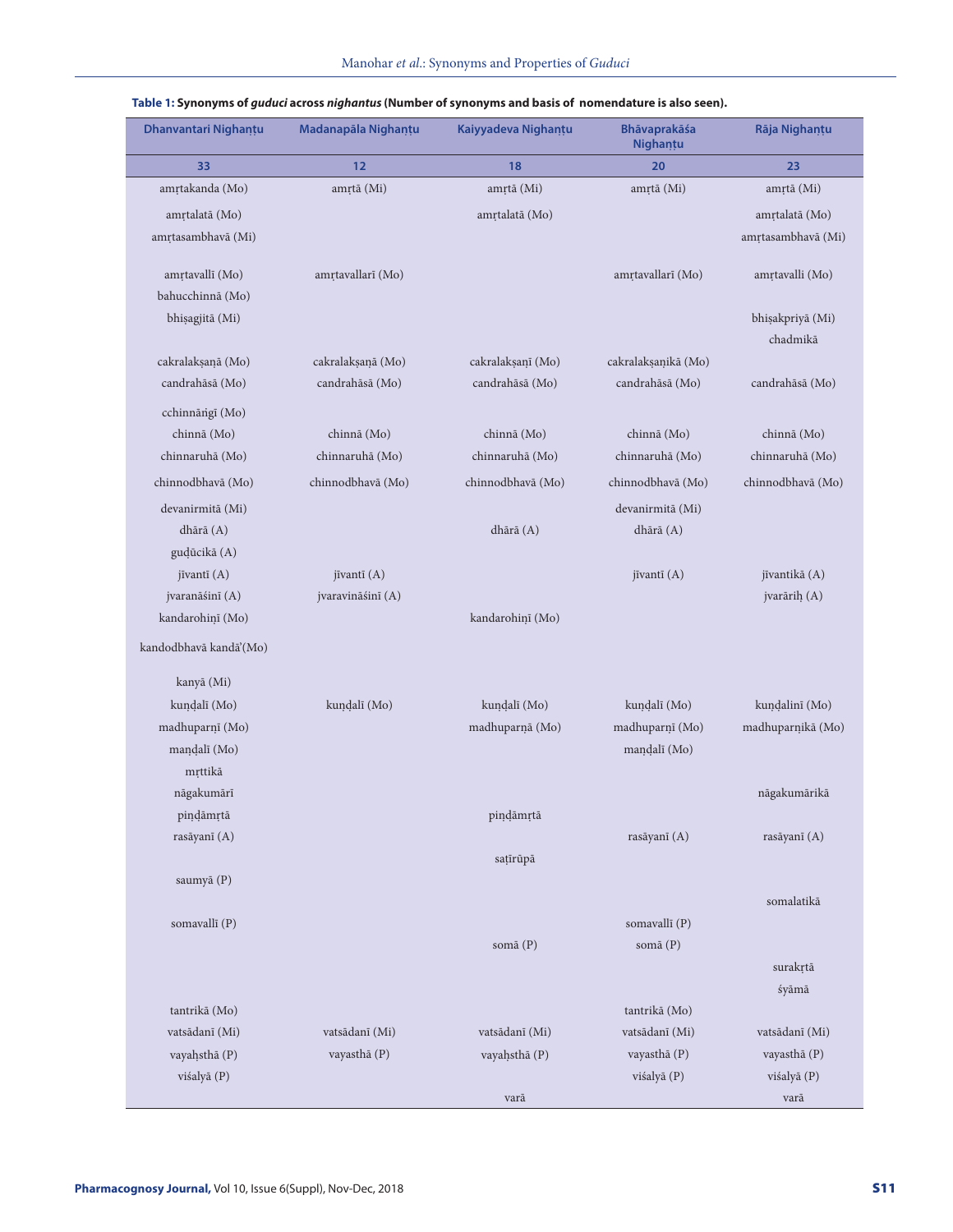| <b>Classifications</b> | <b>Dhanvantari Nighantu</b>                                                               | Madanapāla<br><b>Nighantu</b>            | Kaiyyadeva Nighantu                                                                       | <b>Bhāvaprakāśa Nighantu</b>                                                                                                        | Rāja Nighantu                                                                     |
|------------------------|-------------------------------------------------------------------------------------------|------------------------------------------|-------------------------------------------------------------------------------------------|-------------------------------------------------------------------------------------------------------------------------------------|-----------------------------------------------------------------------------------|
| Varga                  | Gudūcyādi                                                                                 | Abhayādi                                 | Osadhi                                                                                    | Gudūcyādi                                                                                                                           | Gudūcyādi                                                                         |
| Rasa                   | Tikta Kaşāya                                                                              | Katu-kasāya                              | Kasāya- tikta- katu                                                                       | Katu- tikta- kasāya                                                                                                                 | Tikta- kasāya                                                                     |
| Guna                   | Guru                                                                                      | Laghu                                    | Laghu                                                                                     | Laghu                                                                                                                               | Guru                                                                              |
| Virya                  |                                                                                           | Usna                                     | Usna                                                                                      | Usna                                                                                                                                | Usna                                                                              |
| Vipāka                 |                                                                                           | Svādupāka                                | Madhura                                                                                   | Svādupāka                                                                                                                           |                                                                                   |
| Dosa haratva           | Tridosa                                                                                   |                                          | Tridosa                                                                                   | Tridosa                                                                                                                             |                                                                                   |
| Roga haratva           | jvara, trt, pāndu,<br>vātāsrk, kandu, visarpa,<br>chardi and meha                         | kāmala, kustha, jvara<br>and krmi        | kustha, krmi, chardi, dāha,<br>vātāsra, pāndu, jvara,<br>kāmala, meha, trsnā, and<br>kāsa | trd, dāha, meha, kāsā, pāndu,<br>kāmalā, kustha, vātāsra, jvara, krmi,<br>vamī, prameha, śvāsa, kāsā, arśaḥ,<br>krcchra and hrdroga | jvara, dāha,<br>arti, trsnā,<br>vami, raktavāta,<br>prameha, pāndu,<br>and bhrama |
| <b>Karma</b>           | āyusya, medhya,<br>sangrāhinī and balya                                                   | rasāyani, sangrāhini<br>and balya        | hrdya, balya,<br>vayasah sthāpanam,<br>medhyajananam and<br>vahnikrt                      | balya, rasāyani and sangrāhini                                                                                                      |                                                                                   |
| Additional<br>Points   | Anupāna specific to<br>the vitiated Dosa.<br>Properties of specific<br>parts of the plant | Anupāna specific to the<br>vitiated Dosa |                                                                                           |                                                                                                                                     | A variety of<br>Guduci and its<br>properties are<br>discussed in detail.          |

#### **Table 2: Properties, Action, Application of guduci across nighantus.**

to other *Nighaṇṭus*. *Syama* and *sukrarta* are names peculiar to RN (Ref Table 1). The names were allotted to the Plants primarily based on the (Mo) Morphology of the plant owing to the lack of scientific parameters available today for identifying the plant. The synonyms helped in chalking out the morphology to some extent. For example- the name *cakralaksanika* means when the stem is cut, it appears like the spikes of a wheel. Name like *saumya* (Property p) indicated the mild attribute of the plant and *jvaranāśini* (Action A) denotes the effect of the plant in mitigating fever. Mi-refers to miscellaneous that can be attributed to other factors. For ex. *vatsadani* indicates that the calf is very fond of this plant. However, the nomenclature itself is very vast and in-depth literature research is required to decipher the reason for each name attributed to the plant (Ref Picture 1).

The *Varga* (group) is *Guducyadi* as per DN, BP and RN whereas MP mentions *Abhayadi* and KN mentions it under *Osadhi*. In the case of *Rasa-* only DN and RN have proposed the same but the other three have different opinions within *Katu* (spicy)*, Tikta* (bitter) *and Kasaya* (astringent). DN and RN opine it has *guru guṇa* (heavy), in contrary to MP, KN and BP mentioning it as *laghu* (light). Unanimously the *vīrya* (potency) is accepted as *usna* (hot). While DN and RN do not mention the *vipaka*  (taste post digestion), the other *Nighaṇṭus* have unanimously accepted it to be *Madhura vipaka* (sweet taste post digestion). Though MP and RN are silent about the *Doṣa Haratva* (mitigation of doṣās)*,* the other three have accepted it to be *tridoṣahara* (mitigates all three doṣās)*. Rogaharatva* (mitigation of diseases) is attributed to a wide spectrum of diseases. *Anupana* (adjuvant) specific to vitiated *doṣas* and properties of specific plant parts is the peculiarity of DN and MN. RN describes about a variety of *Guduci* and its properties. (Ref Table 2 and Picture 2).

#### **CONCLUSION**

*Guduci* is popularly known as *Amrta*, as the name suggests it is like Ambrosia as it has multi- level targets. Here an attempt is made to analyze the variation across the *Nighaṇṭus* of the same plant in all aspects – *Varga* (Grouping), *Nama* (Naming), *Guna* (properties) and *Karma* (action). This helps in understanding the multitude of application of the drug and its use in the most appropriate manner, as the physician would desire. Studying a plant includes Literary review in the initial stage that lays a strong foundation for Sub Clinical and Clinical Research. In Modern Pharmacology, a plant is completely studied and mapped for its constituents, but in *Ayurveda*, the properties vary depending on several factors like other drugs added, dosage form, time of administration etc. Hence the reference from all texts books- both classical and lexicons have to be done for better understanding of their applications, so it can be used appropriately. This also gives scope for future studies into unexplored therapeutic applications of the plant *Guduci.* The knowledge from Traditional system of medicine Ayurveda can be used by modern Phytopharmaceutical Research for a Novel Drug discovery.15

## **ACKNOWLEDGEMENT**

I thank my College – Amrita School of Ayurveda, Kollam for the encouragement and support in this endeavor.

## **CONFLICT OF INTEREST**

The authors declare no conflict of interest.

#### **ABBREVIATIONS**

**Tco:** *Tinospora cordifolia*; **DN:** Dhanvanthari Nighantu; MP: Madanapala Nighantu; KN: Kaiyyadeva Nighantu; **BP:** Bhavaprakasa Nighantu; **Cent AD:** Century Anno Domini Table 1; **MO:** Morphology: **Mi:** Miscellaneous; **A:** Action, **P:** Property

#### **REFERENCES**

- 1. DS L. Dravyaguna Vigyan Vol 2. Vishvabharati C, editor. Varanasi; 2013.
- 2. Ghorani-Azam A, Sepahi S, Riahi-Zanjani B, Ghamsari A, Mohajeri S, Balali-Mood M. Plant toxins and acute medicinal plant poisoning in children: A systematic literature review. J Res Med Sci [Internet]. 2018. [cited 2018 Apr 30];23(1):26.